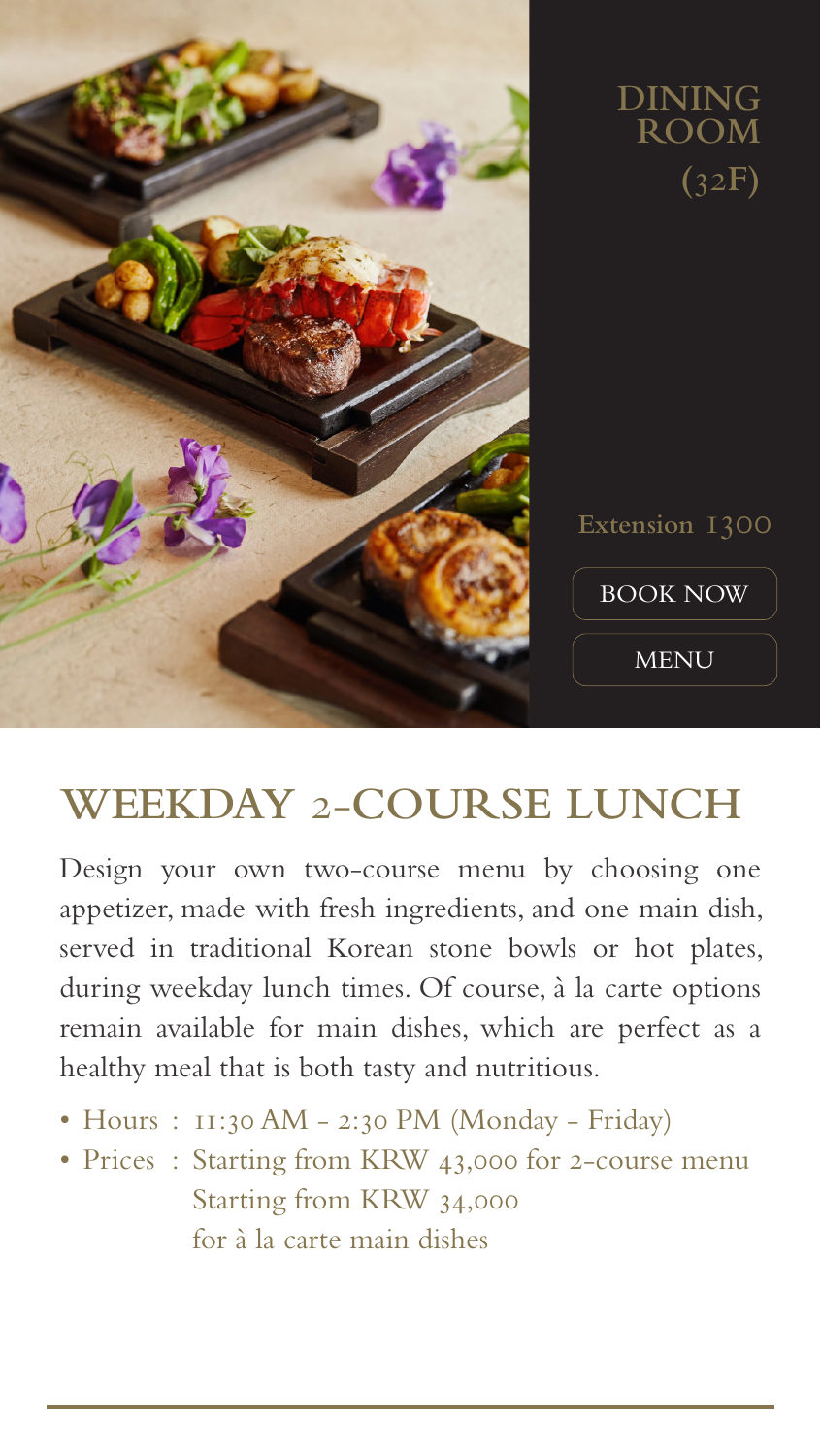

## **RAGÙ DI ANATRA**

A signature dish of Chef Angelo from Italy, who leads our Living Room! Experience his "Ragù di Anatra" which features a duck ragù sauce that perfectly goes with homemade egg fettuccine, and is topped with black truffles and Parmigiano Reggiano to enhance the flavor. It is both available for à la carte and course.

- Hours : 11:30 AM 2:30 PM 5:30 PM - 10:00 PM
- Price : KRW 30,000